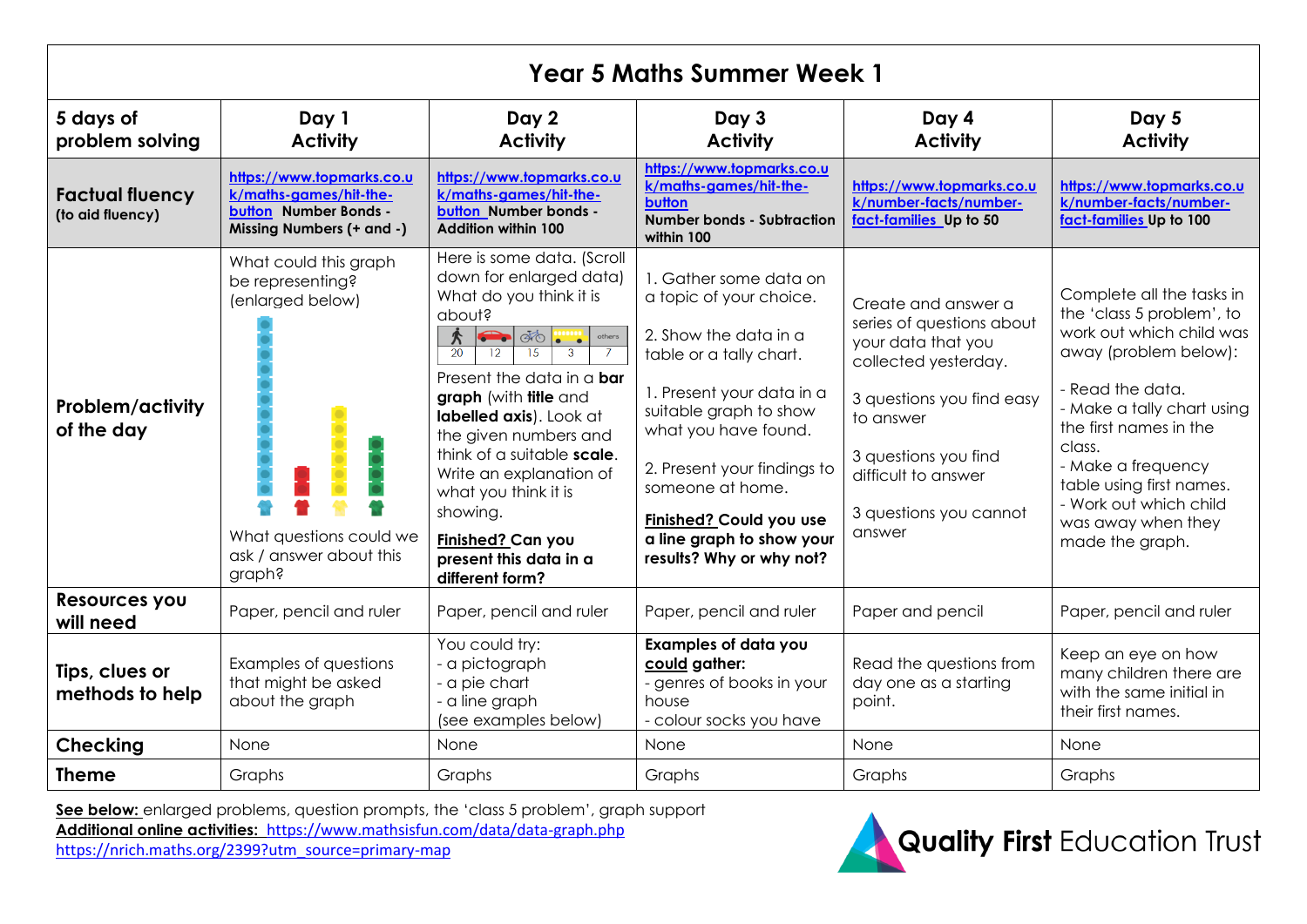#### **Day 1 enlarged:**



# **Examples of questions you might ask about the graph on day 1:**

*(if each unit represents one t-shirt)*

How many blue t-shirts were sold?

What is the total number of t-shirts sold?

How many more yellow t-shirts are needed to make more than green and red combined?

If one unit represents 45 t-shirts, how many blue and red t-shirts were sold?

Vocabulary: the most, the least, highest, lowest, popular, amount, percentage, how many, more than, less than, difference, total, altogether

# **Day 2 enlarged:**

|     |                    | others |
|-----|--------------------|--------|
| . W | a Maria<br>المستور |        |

Vocabulary: axis (x or y), transport, vehicles, scale (same distance between marks), travel, the most, the least, highest, lowest, popular, amount, how many, more than, less than, difference, total, altogether, data (collected information)

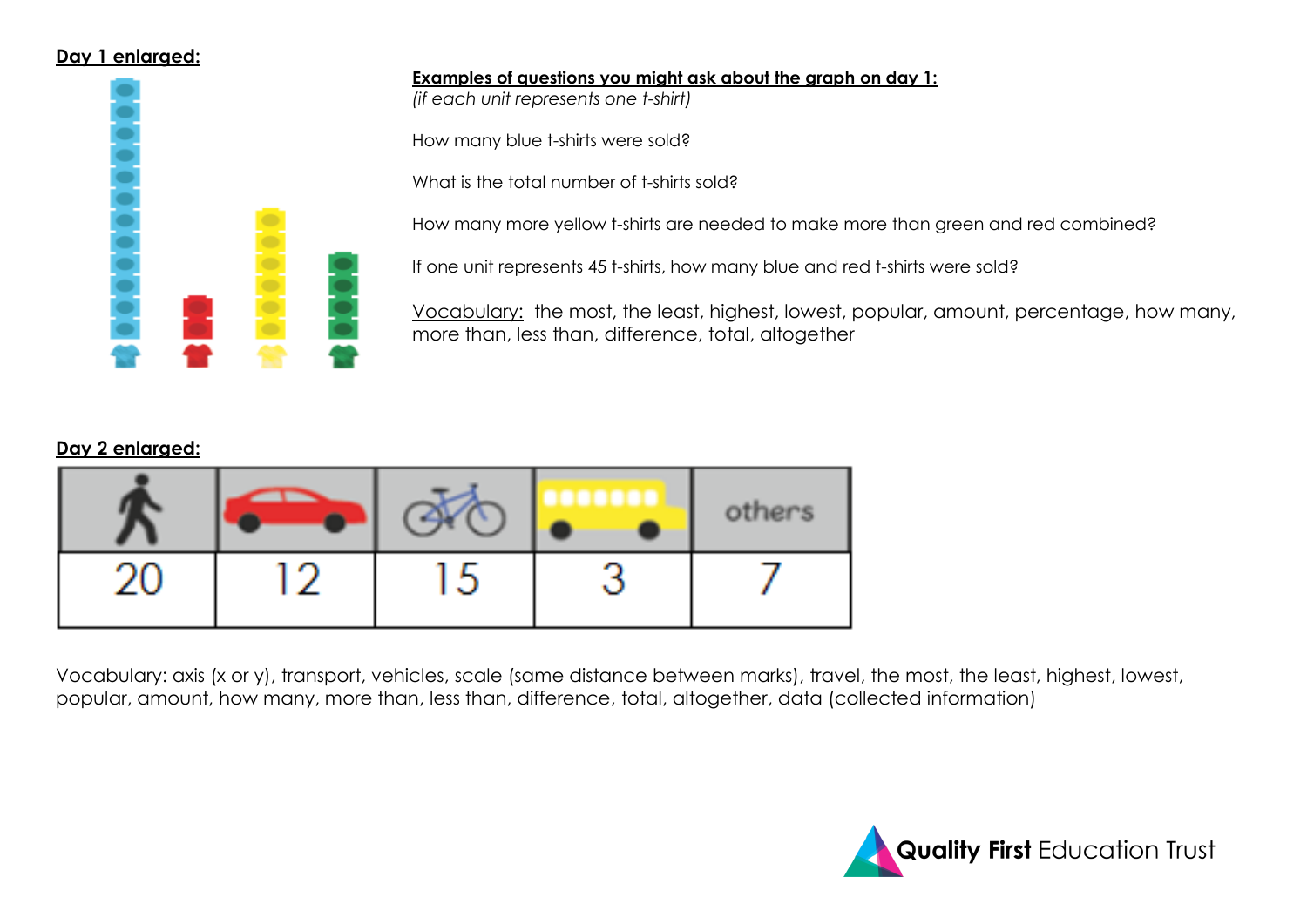#### **Graphs types support:**



# **Day 3 Support – This is an example of tally chart**

#### **Title: Items of clothing in my wardrobe**

| <b>Category</b> | <b>Tally</b> | <b>Total</b> |
|-----------------|--------------|--------------|
| <b>Trousers</b> | Ш            | 3            |
|                 |              |              |
|                 |              |              |
|                 |              |              |
|                 |              |              |



**Bar charts/graphs** use bars to show data. You use a bar chart to compare the values of several numbers at once.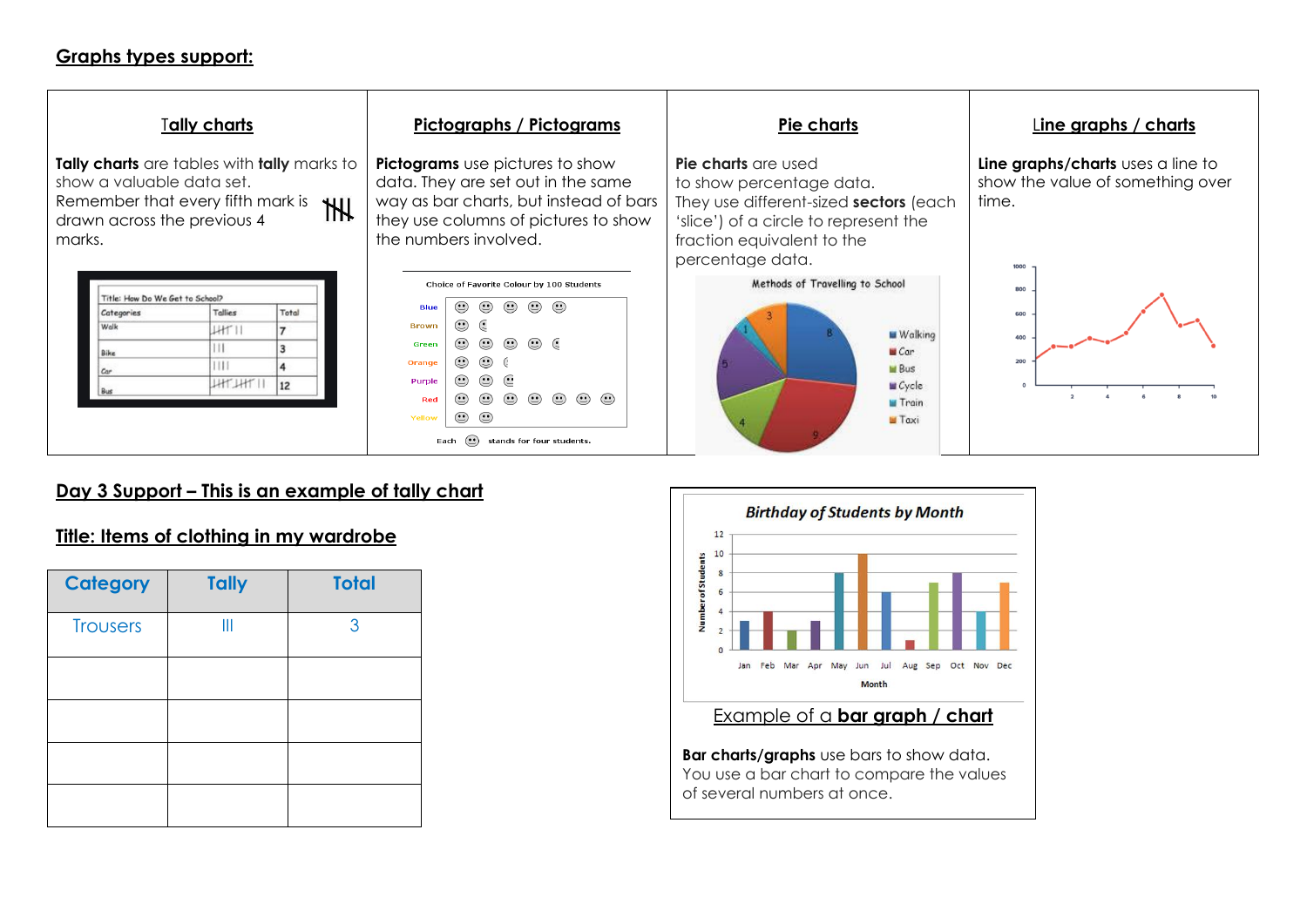### **Day 4 Support**

Vocabulary you might want to use for your questions:

the most, the least, popular, how many, altogether, total, more than, less than, difference, same as, equal, amount, higher than, lower than, the highest, the lowest

# **Day 5 – The 'class 5' problem:**

One day when **34 children were in class**, their teacher, said they were going to make some graphs and tables using their first names. She put the class lists onto the white board. Here are the lists of first names of the members of Class 5. (They are in alphabetical order of their surnames so they do not seem to be ordered.)

First, the class made **tally charts** of the initial letters of their names. They worked in pairs. The first part of Becky and Selma's tally looked like this:

Girls in Class 5 **Boys in Class 5** David **Hetty Annie Nelson** Tessa Ali Debbie: **Jake Willow** Harry P William Jess. Abby Ben. Sindy. Tom. Penny Dai Bel Arlo. Andrew Sara-Harry W Pippa Selma. Tim. **Becky** Joe. Mell Alan. Pauline **James** Jeff. **Netty** Mohammed

**Make a full tally chart using the class first names.**